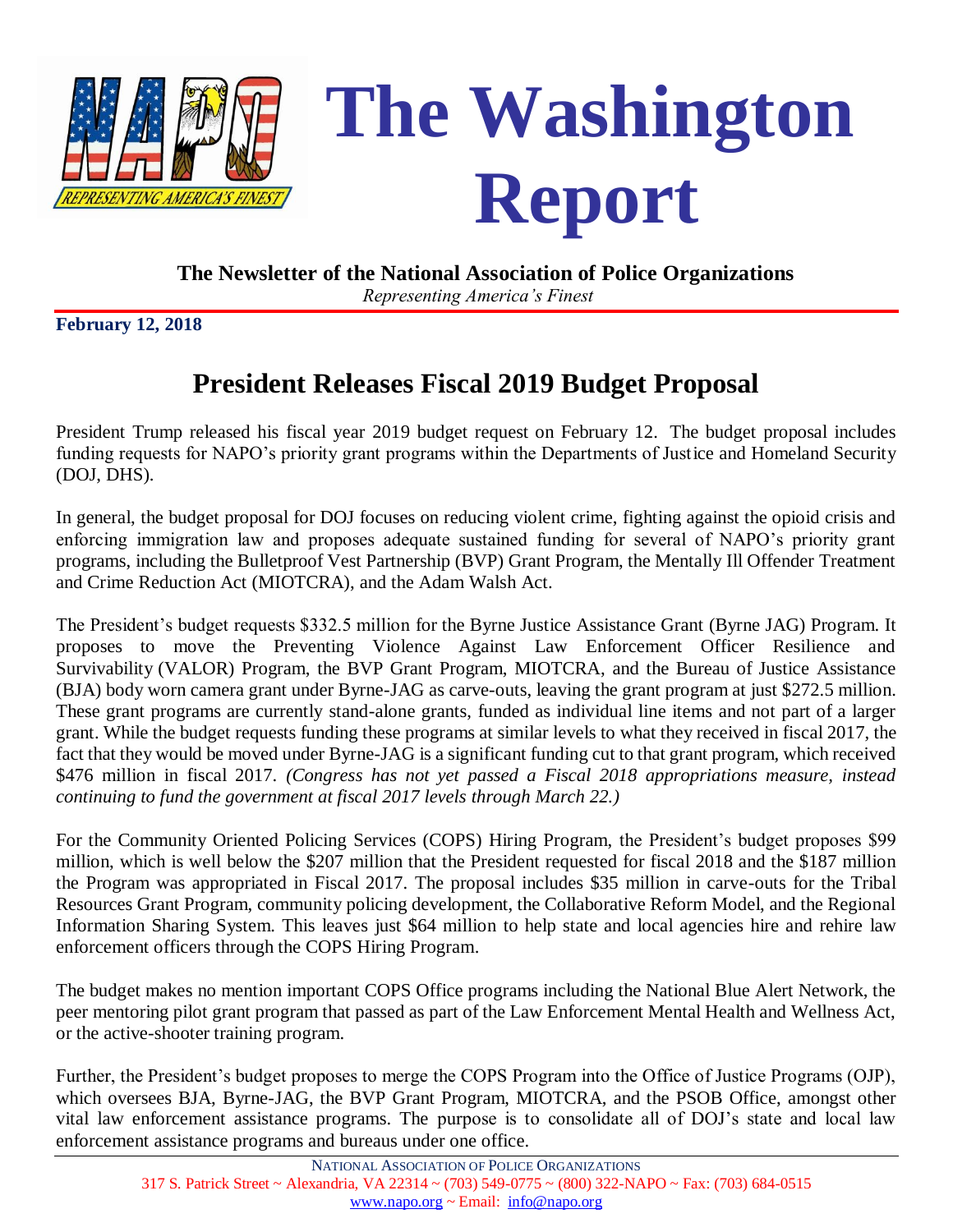NAPO's Executive Director Bill Johnson is meeting with Principal Deputy Assistant Attorney General Alan Hanson, head of OJP, and BJA Director Jon Adler on February 13 to discuss the President's budget proposal, the merger of COPS into OJP and how we feel our priority programs faired under the proposal. Johnson will voice our concerns with the funding level for the COPS Hiring Program and ensure that OJP plans on maintaining vital COPS programs such as the National Blue Alert Network. NAPO will also be attending a law enforcement stakeholder meeting regarding the proposed budget with Association Deputy Attorney General Steve Cook, Principal Deputy Assistant Attorney General Hanson and BJA Director Jon Adler on February 15.

The budget requested funding levels for NAPO's priority grant programs:

- COPS Hiring Program: \$99 million
- BVP: \$22.5 million
- MIOTCRA: \$10 million
- Project Safe Neighborhoods: \$70 million
- Adam Walsh Act: \$20 million
- Body worn camera grant program: \$22.5 million
- VALOR: \$15 million
- Debbie Smith Act and DNA backlog: \$105 million
- National Instant Criminal Background Check System (NICS) state upgrades: \$61 million

For the important Department of Homeland Security grants, the budget proposal requests \$349.4 million for the State Homeland Security Grant Program (SHSGP) and \$448.8 for the Urban Area Security Initiative (UASI).

The President's 2019 Budget represents the President's fiscal priorities and we are glad to see it includes supporting state and local law enforcement anti-crime initiatives, but it is Congress that decides the final appropriations for fiscal 2018. NAPO will work closely with members of Congress to ensure that the COPS Hiring Program is funded well above the \$99 million proposed by the President and that there is strong funding for all of NAPO's priority state and local law enforcement programs.

If you have any questions about the President's Fiscal 2019 Budget, please contact Andy Edmiston at [aedmiston@napo.org.](mailto:aedmiston@napo.org)

## **NAPO Victory! Honoring Hometown Heroes Act Signed into Law**

In victory for NAPO, President Trump signed the Honoring Hometown Heroes Act (H.R. 1892) into law on February 9. The Honoring Hometown Heroes Act will permit the Governor of a state or territory to lower the American flag to half-staff in the tragic event that a law enforcement officer, firefighter or public safety officer from that jurisdiction dies in the line of duty. Currently, a Governor can only make this tribute for the death of a present or former government official or a member of the Armed Forces who dies in combat. This bill will ensure that first responders who make the ultimate sacrifice while protecting their communities will also have the simple, but meaningful honor of having the flag flown at half-staff.

House leadership used our bill, H.R. 1892, as the vehicle for the latest continuing resolution to fund the federal government through March 22. In addition to the Honoring Hometown Heroes Act language and the six-week extension of funding for federal agencies and programs, the legislation includes an increase in the debt ceiling through January 2019 and a two-year budget agreement that allows Congressional appropriators to finalize Fiscal 2019 appropriations. It is expected that the next spending measure passed by Congress will fund the government through the end of the 2018 Fiscal year (September 30).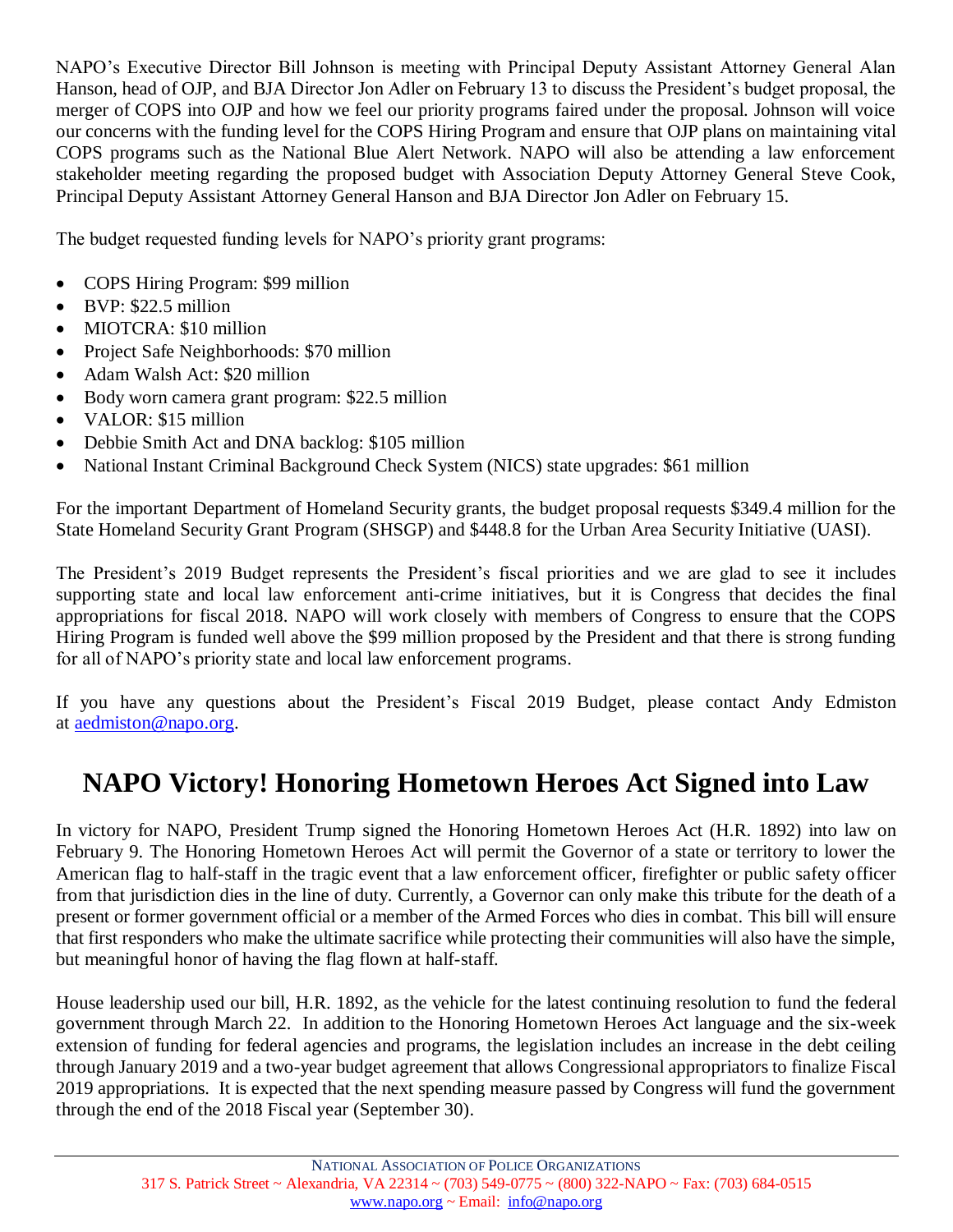NAPO is glad to see the Honoring Hometown Heroes Act finally cross the finish line. We thank Congressman John Larson (D-CT) and Senator Jon Tester (D-MT) for their leadership and continued support for law enforcement.

## **NAPO Urges Members of Congress to Support Drug Task Forces**

The President's Fiscal 2019 Budget proposes to transfer the High Intensity Drug Trafficking Areas (HIDTA) program and the Drug-Free Communities Support (DFC) program from the Office of National Drug Control Policy (ONDCP) to the Department of Justice and the Substance Abuse and Mental Health Services Administration (SAMHSA), respectively. NAPO opposes this move, and at the urging of NAPO's President Mick McHale and the Florida Police Benevolent Association, we sent a letter to members of Congress asking them to support ONDCP and HIDTA and oppose any attempt to move HIDTA.

The nation is in the midst of a significant drug crisis, which threatens the future of our youth and our country as a whole. According to the National Institute on Drug Abuse, more than 64,000 Americans died from drug overdoses in 2016 and opioids were involved in over 42,000 of those deaths. We can only truly mitigate the effects these toxic drugs and others such as methamphetamine, synthetics, hallucinogens, and cocaine have on our communities through a national strategy.

ONDCP is a key component in bringing federal, state, local, and tribal governments together and fostering law enforcement, treatment and prevention partnerships. The HIDTA Program under ONDCP plays an essential role in the nation's drug control strategy. The success of HIDTA is touted by key law enforcement, treatment and prevention stakeholders across the nation due to its ability to seamlessly operate on local, regional, and national levels coordinating resources to address our nation's drug epidemic.

NAPO highlighted one example to Members of Congress of the undeniable positive impact ONDCP and HIDTA has had in our communities. The South Florida HIDTA funds and coordinates 32 task forces, which disrupted and dismantled more than 30 drug trafficking and money laundering organizations in 2017, resulting in the arrests of 1,600 drug traffickers and violent offenders. Through its enforcement operations, South Florida HIDTA seized 460 firearms, 27,000 kilograms of cocaine, 100 kilograms of heroin, and 40 kilograms of methamphetamine. The total value of the drugs and assets seized amounted to \$1.225 billon. The return investment for the South Florida HIDTA was \$90 for each \$1 funded to the program.

Law Enforcement in South Florida is provided the added benefits of HIDTA training and intelligence components as well as participation in the Domestic Highway Enforcement Program, the National Emerging Threats, and the National Marijuana Initiative. Further, the South Florida HIDTA provides those law enforcement agencies nationwide connectivity with other HIDTAs, increasing the exchange of information and enhancing joint investigations. Further, ONDCP's DFC Program has supported South Florida communities in addressing the drug crisis through treatment and prevention.

The HIDTA Program is best administered by ONDCP given its unbiased and neutral position. HIDTA is truly an agency-neutral program that serves only to facilitate and coordinate the efforts of federal, state, and local law enforcement. Moving HIDTA out of ONDCP would drive a wedge between state and local law enforcement and federal law enforcement, hindering the efficacy of our National Drug Control Strategy which relies on these programs being part of ONDCP.

NAPO will work with Congressional appropriators to ensure that ONDCP, HIDTA and DFC are protected and adequately supported in Fiscal 2019.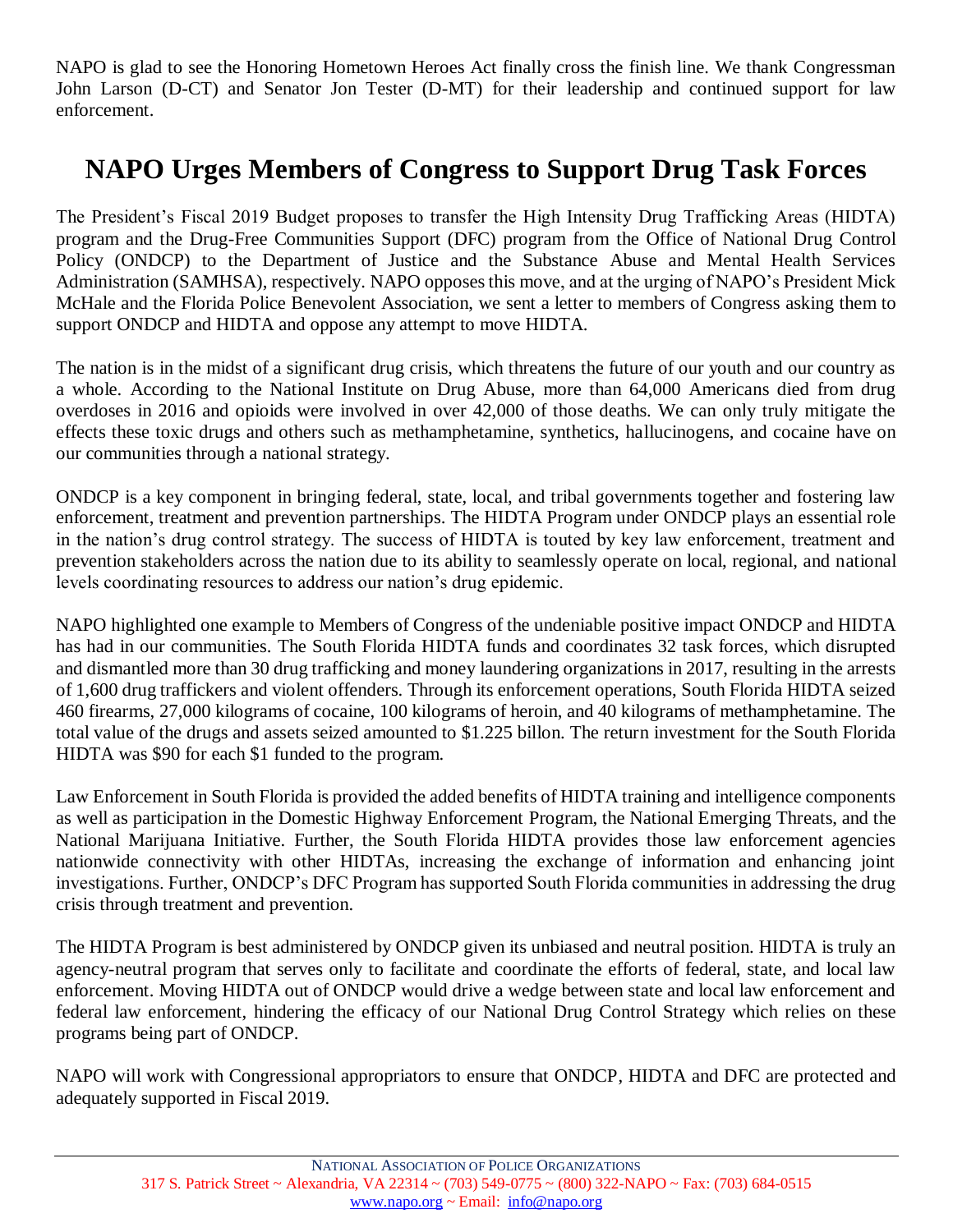# **NAPO Participates in PSOB Stakeholder Meeting**

On February 6, NAPO participated in the Public Safety Officer's Benefits (PSOB) Program stakeholder meeting, that was chaired by the new Director of the Bureau of Justice Assistance (BJA), Jon Adler. Before becoming director, Mr. Adler was on the other side of the table advocating for program improvements on behalf of the Federal Law Enforcement Officers Association (FLEOA). He led a frank discussion of where the PSOB Program is now and his goals for it, naming it his top priority as BJA Director.

Director Adler stated that there are 36 death cases and 22 disability cases at the director appeal level, left over from the previous Administration, and his first priority is to clear those cases and give a final determination to families who have been waiting for far too long to know whether or not they will get PSOB benefits. Further, since the passage of NAPO's priority legislation, the PSOB Improvement Act, in June 2017, the PSOB Office has made incredible strides in quickly turning around cases, with 655 claims given final determination between June 2017 and November 2017. Director Adler plans to ensure that this pace continues until the backlog of cases has been eliminated.

NAPO fought hard for the passage of the PSOB Improvement Act and we are gratified with how it is changing the program for the better. For example, the law returns the benefit back into a presumptive benefit and the PSOB Office can only deny a claim if there is clear and convincing evidence that the officer's death or disability was not in the line of duty or was due to gross negligence. With this presumption in place, minor violations of law (such as speeding) that have previously held up claims will no longer be taken into consideration because it does not meet the clear and convincing evidentiary standard that it played a significant role in the officer's death or disability. This is a huge victory for NAPO, as we have long fought the PSOB Office on such claims where speeding or a minor traffic violation has stopped a claim from being rightfully approved.

Director Adler and PSOB leadership made clear to stakeholders at the meeting that the new law has sped up the claims approval process by removing many of the legal reviews that were part of the process, particularly in cases where autopsy and toxicology reports are required. For most cases, the PSOB Office is no longer asking for those reports unless it is necessary to determine if it was a line of duty death or due to gross negligence. Even in those cases, the reports must be cut and dry as to their findings in order to give the PSOB Office clear and convincing evidence to deny the claim, which PSOB leadership indicated is very rare due to the new standards.

As of November 29, 2017, 821 claims are still pending, with roughly half of those claims pending for more than one year. 148 of the remaining claims are for exposure due to rescue, recovery and clean-up efforts following the September 11, 2001, terrorist attacks. The details of these claims are included in the [six-month report](file:///C:/Users/AEdmiston/Downloads/180%20Day%20Report%201%20(Final%20Version%20for%20Posting%201-16-18).pdf) just released by the PSOB Office, including how long they have been with the office, at what part of the process they are at, any basis for delay and the reasons if a claim was denied. This is the first of the six month reports required under the PSOB Improvement Act.

Lastly, the new PSOB online claims system is up and running. PSOB will now only accept claims that are submitted through its online portal. Claimants will file their entire claim online and their claims will be assigned to one claims management officer who will manage their claim throughout the entire process. Claimants will also be able to list persons or organizations helping them with their claim and authorize them to receive information regarding the claim.

If a claimant is unable to file the claim online, the PSOB Office will connect them with the Concerns of Police Survivors (COPS) or the National Fallen Firefights Foundation to assist them file the claim online. Other organizations, such as police benevolent associations, are also able to file claims on the behalf of families. Claims submitted prior to the online system going live that are pending determinations will continue as they are and will not need to be refiled in the new system.